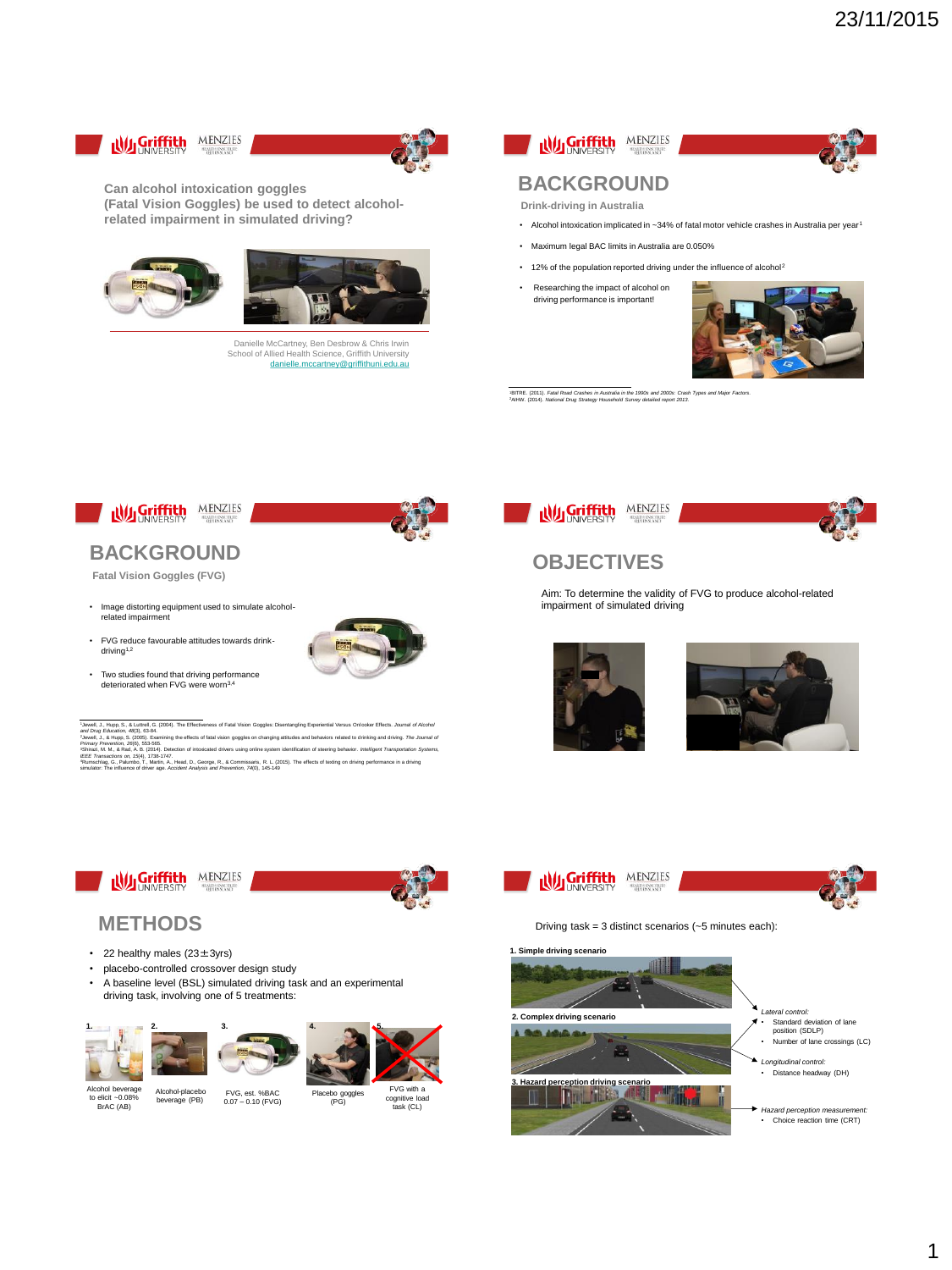

**Urine specific gravity**







## **FINDINGS**

**Driving Simulation Results**

| $\Delta$ FVG trial (ES)    | $\triangle$ AB trial (ES) |  |  |
|----------------------------|---------------------------|--|--|
|                            |                           |  |  |
| No effect                  | No effect                 |  |  |
| No effect                  | No effect                 |  |  |
|                            |                           |  |  |
| 3.3(0.48)                  | 2.7(0.33)                 |  |  |
| 2.2(0.48)                  | 2.5(0.47)                 |  |  |
| 7.8 (0.47)                 | 6.2(0.35)                 |  |  |
| Hazard perception scenario |                           |  |  |
| No effect                  | 0.04(0.26)                |  |  |
|                            |                           |  |  |

**∆ = Difference compared to baseline driving performance**

**ES = Cohen's d effect size**



\* Neither placebo treatment affected driving performance

Significant change (*p*<0.05)

**FINDINGS Subjective Results: Mood Ratings**

**Wy Griffith MENZIES** 



Similar trends were observed for ratings of alertness and coordination

\* Neither placebo treatment affected mood ratings



## **QUESTIONS?**





### **CONCLUSION**

**FVG appear to have some utility in replicating alcohol-related impairment on specific driving performance measurements AND appear to influence other elements of perception in a similar manner to alcohol intoxication** 

Potential applications:

- Drink-driving education programs
- Could replace the need to have participants consume alcohol in research studies prior to using a driving simulator